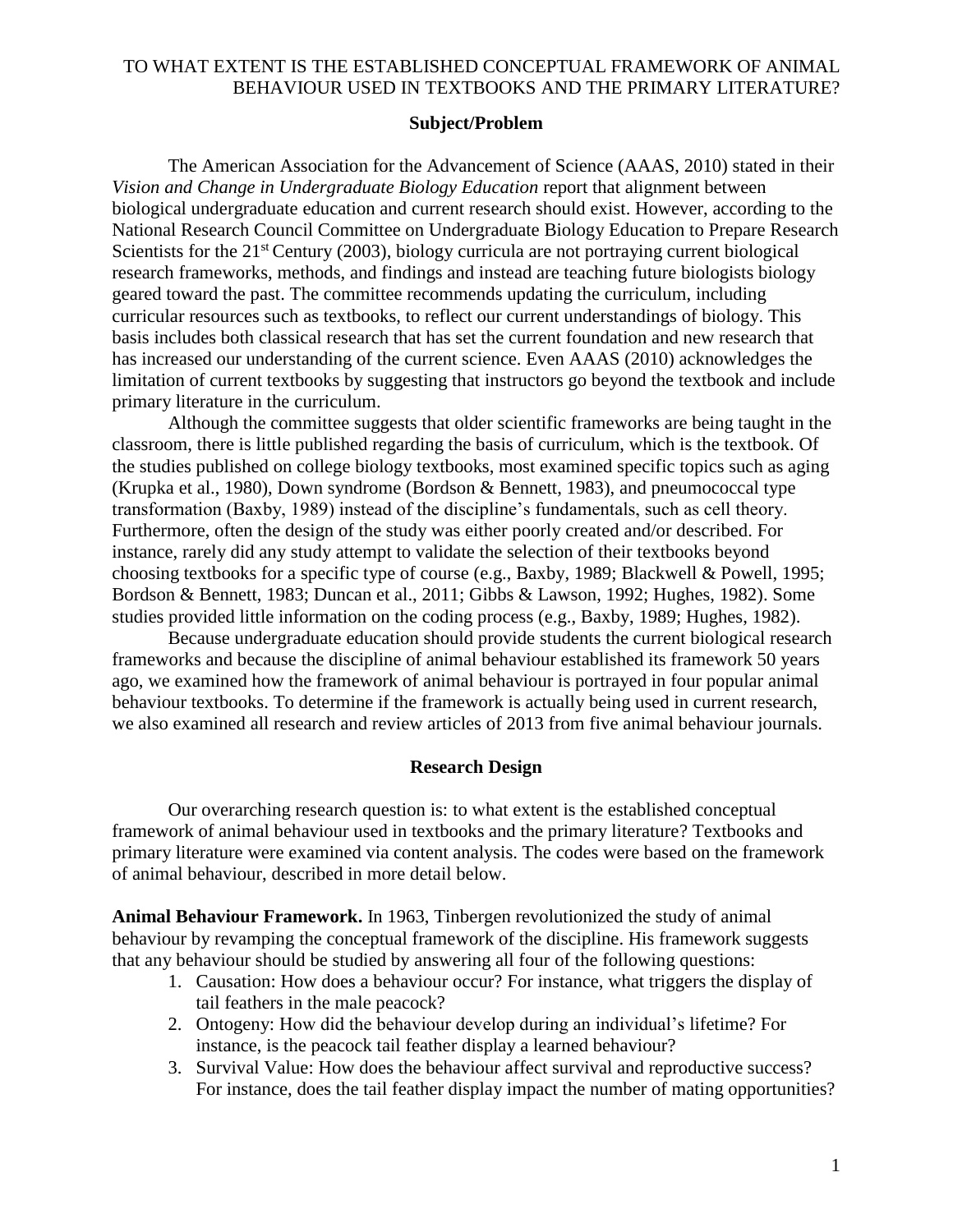4. Evolution: Why did the behaviour evolve? For instance, did the ancestor of the peacock also exhibit tail feather displays?

These questions are now referred to as "Tinbergen's questions." For simplicity purposes, in this paper, we will simply refer to each question as causation, ontogeny, survival value, or evolution. Since the established framework states that all four of the questions are to be utilized equally, then all four questions should also be equally covered in textbooks and primary literature.

**Methods.** Four of the most popular animal behaviour textbooks were examined using content analysis. Popularity was measured by randomly selecting two institutions from each state and Washington, D.C. Animal behaviour instructors from each institution were contacted for their syllabi. Because three states only had one institution that had an animal behaviour course, 99 syllabi were collected. From these syllabi, four textbooks were each named by at least 5% of the syllabi, and therefore, their most recent editions were used in this study: Alcock's *Animal Behavior: An Evolutionary Approach* (10<sup>th</sup> ed., 2013), Dugatkin's *Principles of Animal Behavior* (3rd ed., 2013), Breed's & Moore's *Animal Behavior* (1st ed., 2012), and Drickamer's et al. Animal Behavior: Mechanisms, Ecology and Evolution (5<sup>th</sup> ed., 2002). For each textbook, the text was first broken down into sections (a section is a portion of the chapter that has been given a heading by the author(s) of the textbook). The order that the sections were coded was randomly selected. Each textbook was coded with Tinbergen's four questions. The number of lines covering each question was quantified. When coding first began, inter-coder reliability between the primary coder and an animal behaviour expert was established for 24 (2%) randomlyselected sections. Then the primary coder coded the rest of the text. After every 300 sections (of 1200 sections total), 14 of the sections were re-coded to establish intra-coder reliability. Therefore, inter-coder and intra-coder reliability was established (i.e., at least 70% similarity) for 20% of the text. Finally, for each textbook, the frequencies of the four codes (i.e., Tinbergen's questions) were calculated.

Journal articles were examined after textbook coding was complete. The five animal behavior journals with the highest 2012 impact factor and five-year impact factor (according to ISI Web of Knowledge Journal Citation Reports for 2012) were selected for analysis. These journals were *Animal Behaviour, Behavioral Ecology, Behavioral Ecology and Sociobiology, Behaviour,* and *Ethology*. From these journals, all research and review articles published in 2013 (849 articles) were analyzed via content analysis. Each article abstract was read in full in order to determine (1) which of Tinbergen's questions the study was attempting to answer (hereafter referred to as "goal of the study") and (2) which of Tinbergen's questions was/were discussed at all, such as providing the larger context of the study, the implications of the study, as well as the goal of the study (hereafter referred to as "broader context"). For instance, if a study was creating a phylogeny of a specific behaviour because previous studies had not been able to find any fitness-related benefits of the behaviour, then the goal of the study is evolution and the broader context is evolution and survival value. Similar to textbook coding, inter-coder reliability was first established between the primary coder and an animal behaviour expert for 25 (3%) randomly-selected articles. Then the primary coder coded the rest of the articles. Afterward, 145 (17%) of the articles were re-coded to establish intra-coder reliability. After coding was complete, the frequencies of the four codes were calculated.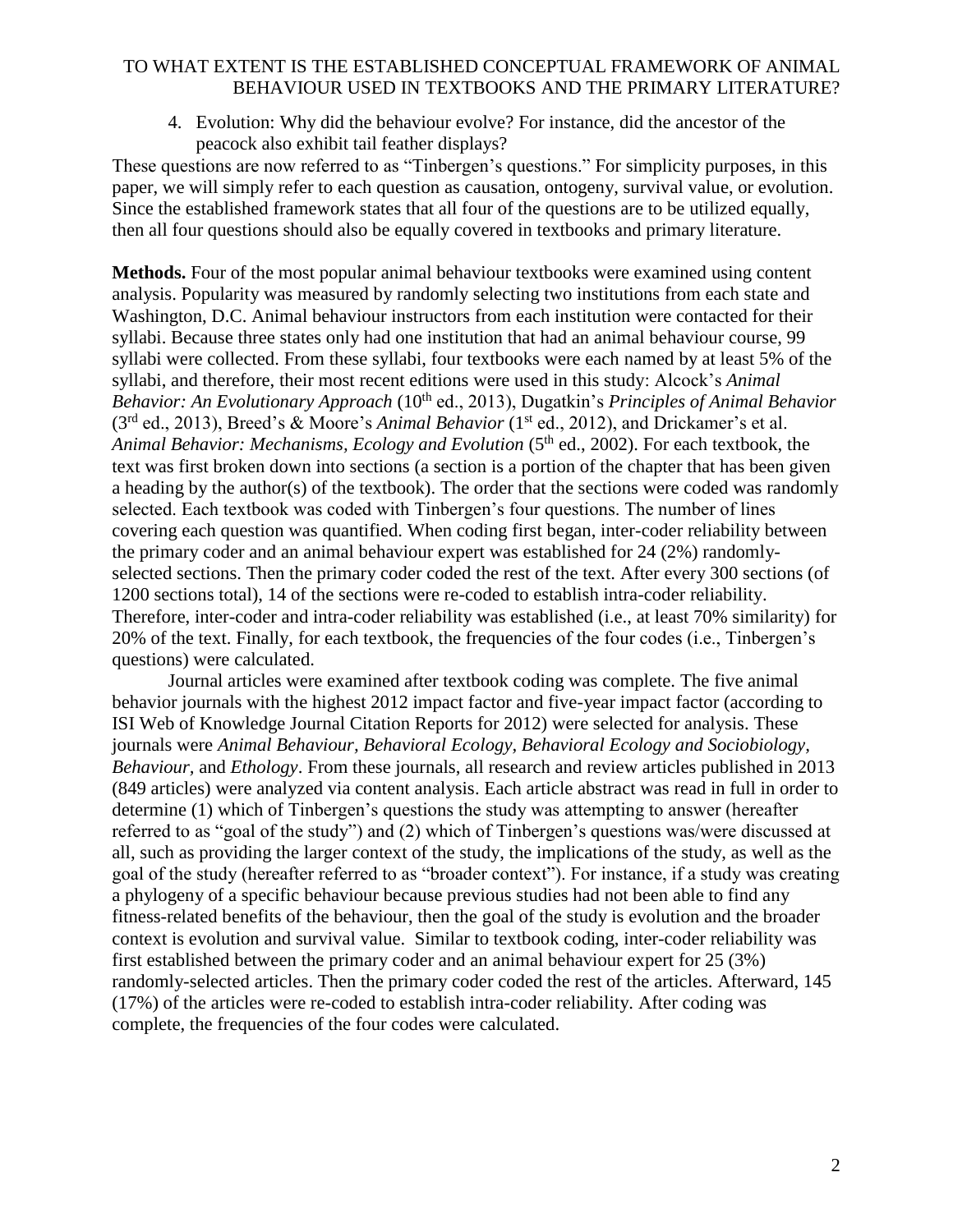## **Analysis and Findings**

**Textbooks.** All four textbooks covered all four of Tinbergen's questions, but ontogeny and evolution were rarely discussed (Figure 1). Each textbook dedicated 10% or less of their text on evolution and less than 13% on ontogeny. Dugatkin (2013) stated in the preface that he attempted to cover ontogeny throughout the textbook. Although the overall coverage of ontogeny was the highest in his textbook at 12% compared to the rest of the textbooks, two of the chapters did not at all describe ontogeny. Whereas, Breed & Moore (2012) covered ontogeny, to some extent, in each chapter, their overall coverage was 7%. Alcock (2013) and Drickamer et al. (2002) each had three chapters of their textbooks not cover ontogeny.





Although evolution was often described as the framework for a textbook, such as Alcock's (2013) *An Evolutionary Approach*, Tinbergen's evolution was rarely discussed. In these cases, the term "evolution" likely referred to both Tinbergen's evolution and survival value (survival value also encompasses natural selection). In terms of Tinbergen's evolution, every textbook rarely explained the evolution of behaviour, with evolution being completely neglected in some chapters. For instance, in Drickamer's et al. (2002) textbook evolution was not covered in five of the 19 chapters, Dugatkin's (2013) textbook did not cover evolution in two of 17 chapters, and Breed and Moore (2012) did not cover evolution in one of 15 chapters. On the other hand, Alcock (2013) covered evolution, to some extent, in every chapter of his textbook. All in all, in regards to Tinbergen's questions, none of the textbooks utilized an integrated approach.

**Journal Articles.** All four of Tinbergen's questions were answered in the primary literature for 2013 in the journals *Animal Behaviour* (*N* = 306)*, Behavioral Ecology* (*N* = 163)*, Behavioral Ecology and Sociobiology (N = 185), Behaviour (N = 81), and <i>Ethology (N = 114; Figure 1).* Most of the literature answered questions on causation (44% of the literature; individual journals ranged from 34 to 48%) and survival value (43% of the literature; range  $=$  40-50%). Ten percent of the literature (range  $= 7-12\%$ ) answered ontogeny questions and 3% (range  $= 2-5\%$ ) of the literature answered evolution questions.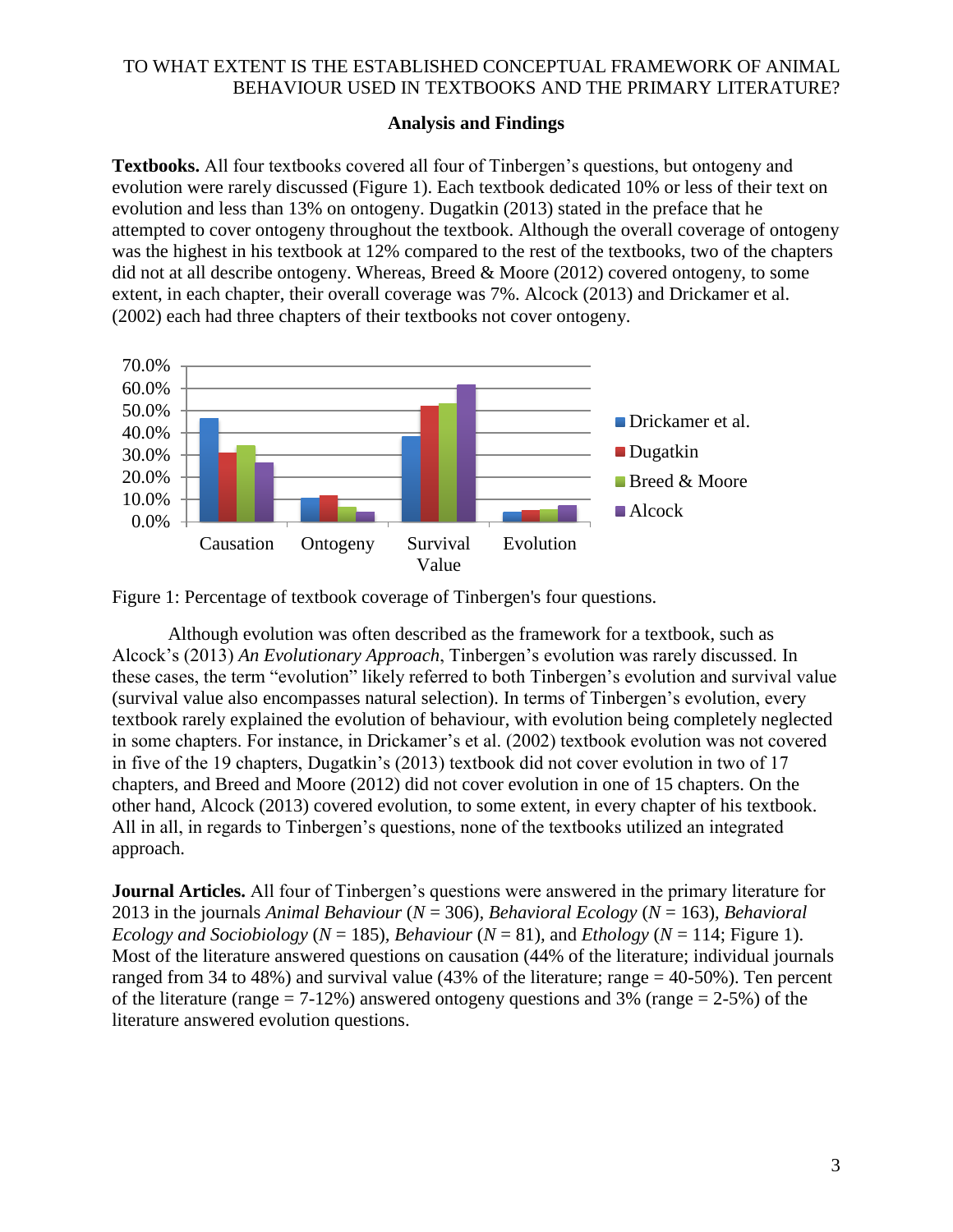



When the broader context was assessed, more of the literature described survival value (49%; range = 41-52%) than Tinbergen's other questions (Figure 2). Compared to the goal of the study, the percentage of the literature discussing causation was reduced to 36% (range = 35- 42%). Evolution increased to 6% (range  $=$  5-7%) and ontogeny dropped slightly to 9% (range  $=$ 7-11%).



Figure 3: Distribution for the broader context per journal.

## **Conclusions/Contribution**

In conclusion, we discovered that over 80% of the textbook text and over 75% of the primary literature covered two of Tinbergen's questions: causation and survival value. Therefore, the conceptual framework of animal behaviour is not being used as intended. On the other hand, the primary literature aligns with the textbook framework. Although this finding may mean that the framework of animal behaviour should be re-assessed, animal behaviour scientists are still stressing the importance of Tinbergen's integrated framework (e.g., Laland et al., 2013).

The lack of ontogeny and evolution studies could be due to these studies not being completed as frequently and/or being published in other journals. Ontogeny studies often require following individuals throughout their lifetime in order to determine when behaviours develop. This is especially difficult to do for wild animals. Also, as suggested by Price et al. (2011), evolution studies are often limited to available evolutionary trees and current behaviour data from several closely-related species. If the evolutionary tree and behaviour data are not available, then the study is nearly impossible. Moreover, since these types of studies are rare, when they do occur, they are likely being published in highly competitive, broad biology journals. These possible reasons for the lack of ontogeny and evolution articles require further research.